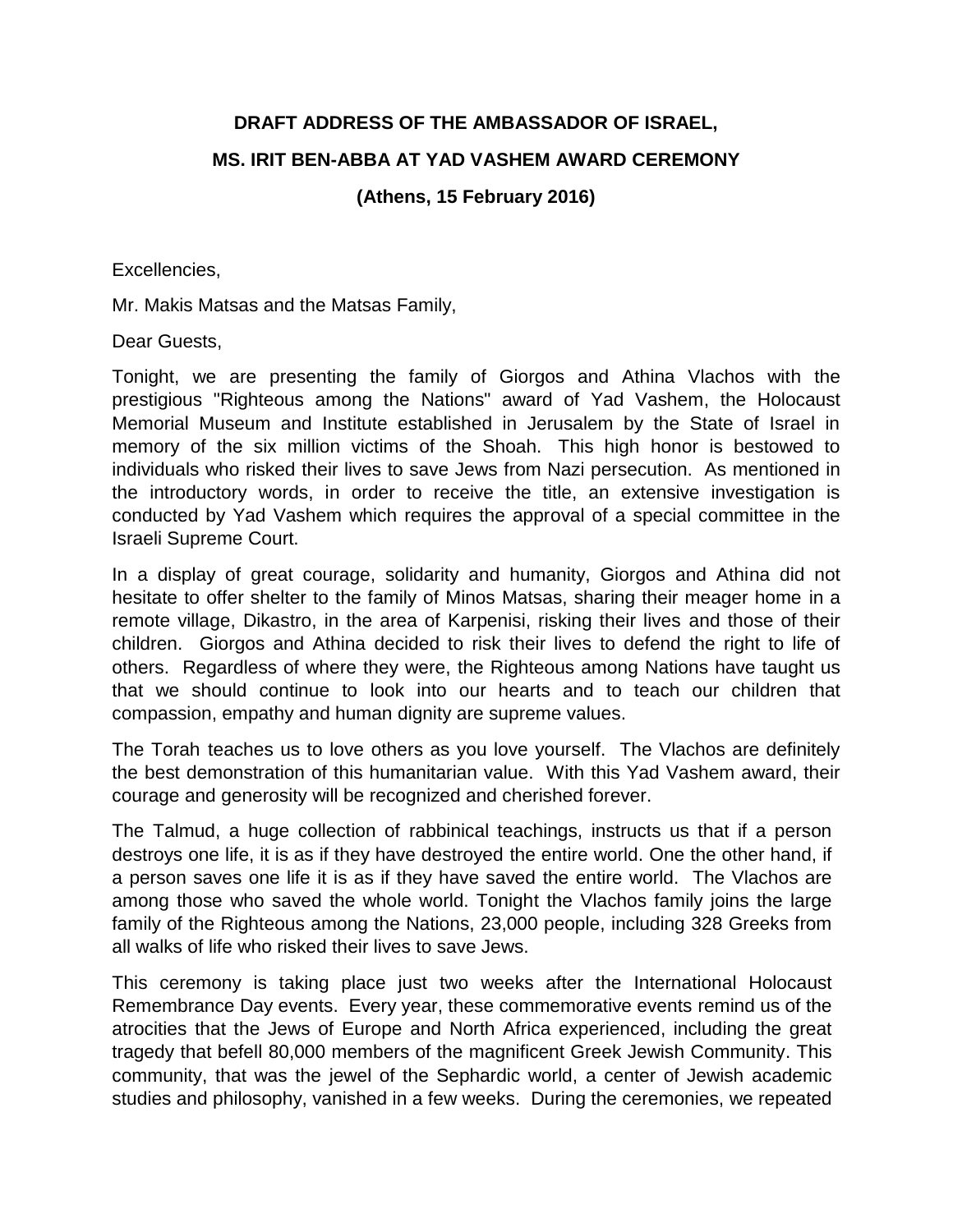the call to "never forget" as we will do today. It is a call not only for remembrance events but for all time.

This year, the Jewish community decided to dedicate the Holocaust Remembrance Day ceremonies to the Greek Righteous among the Nations. A special monument, which has the names of all the 328 Greek Righteous, was unveiled next to the Athens Synagogue The Hellenic Parliament, first time ever held a special session of the Parliament, on the 27<sup>th</sup> of January, honoring the Greek awardees. A book co-authored and edited by Ms. Photini Tomai, the Director of Diplomatic Archives at the Hellenic Foreign Ministry, and the special representative for Holocaust issues at the Hellenic Ministry of Foreign Affairs, recounting the stories of the Greek rescuers was also launched on the same day. We should keep telling the stories of these brave men and women as much as we should keep recounting those of thousands of other courageous rescuers all over Europe. They are part of the vivid reminders of a dark era in Western civilization that should never be forgotten. Holocaust denial exists everywhere including Greece. And only by making these stories heard every day, only by teaching the Holocaust in every school in Greece, and by exposing the youngsters to historic realities, we will be able to fight the voices that say the Shoah never happened.

The Shoah was a unique crime without any parallel in History. However the seeds of hate that gave rise to it- ignorance and the betrayal of the supreme value of human lifeare still with us today. Anti-Semitism is still on the rise. It is the worst expression of evil and has been present throughout human history. Jews are abandoning European countries where they have been living for generations, because they fear for their safety. They are afraid to wear Yarmulkes on the streets of major European cities. We cannot remain silent when Jewish centers, Synagogues and schools are targeted all over the world from Mumbai to Paris. Or when swastikas appear on University campuses, on public buildings, and on Jewish institutions all over the world. They are reminders of the darkest days in human history.

The 23,000 thousand Righteous among the Nations include personalities which have now become world renowned like Chiune Sugihara the Japanese Consul, Oskar Schindler the German industrialist, Raul Wallenberg, the Swedish diplomat, and others. During the horrors of World War II, they decided to confront evil with virtue. They are our heroes and were beacons of light in the dark era of the Shoah.

Seventy one years after the Second World War, we are proud to still be able to award these rescuers or their family members How is it that 71 years later awards are still bestowed? In some cases the survivors could not tell their stories for many years. For instance, my father was rescued as an 8 year old child by his nanny, whose family received this prestigious award just five years ago since he refused to share his story till very late age. In other cases, it is still difficult to trace the relatives of the rescuers particularly in some countries where there was a large movement of people.